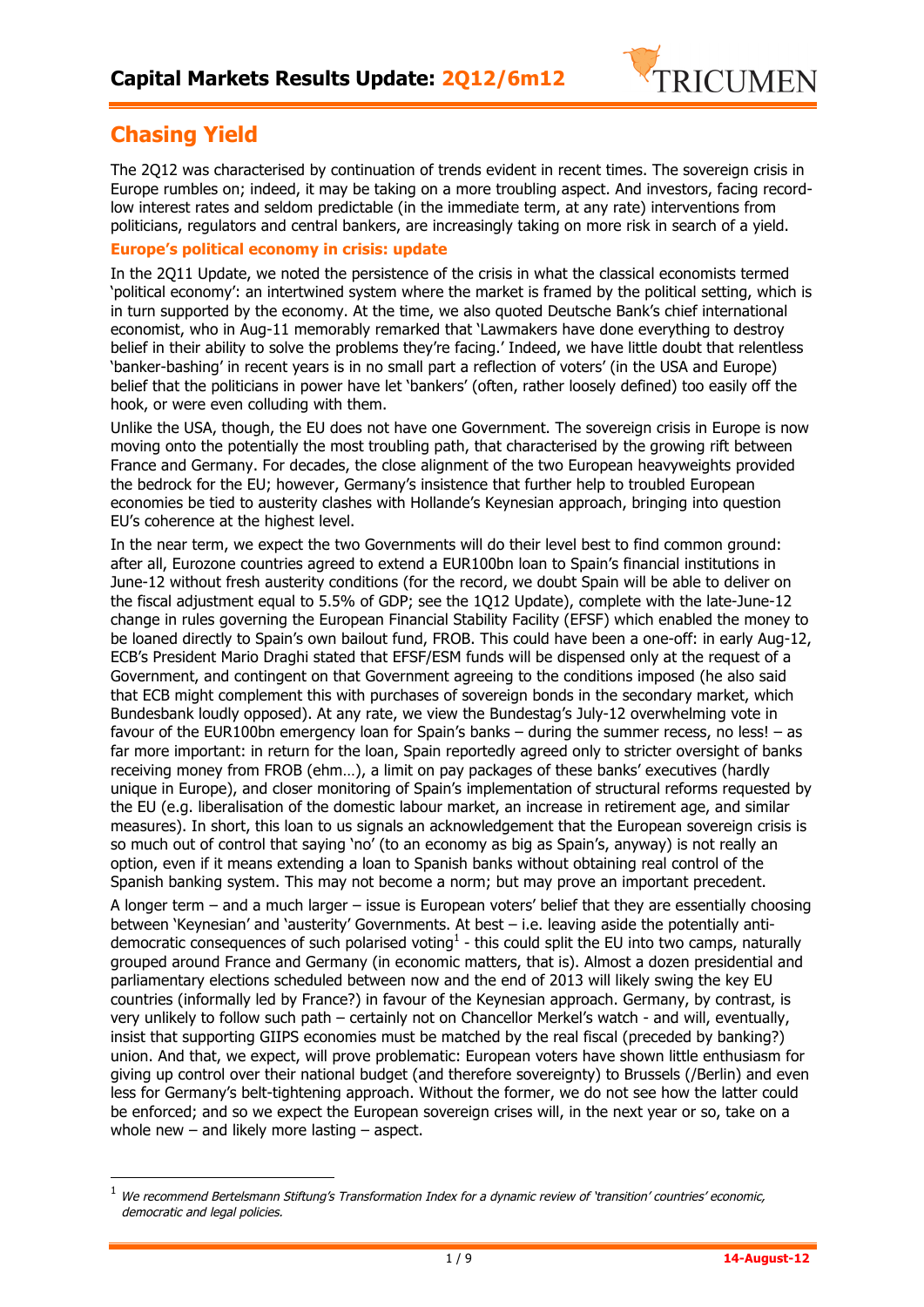

### **Results Overview**

 $\overline{a}$ 

Primary fees extended a decline from 1Q12, albeit at slower pace – see the 'Results Summary' table below. M&A/Advisory and ECM both extended the sorry trend of recent quarters; thus far, we see no need to reverse our downbeat predictions for 2012. For most banks featured in this report, though, DCM bond and loan fees were the key area of weakness, both posting double-digit y/y declines in 2Q12. One notable area of strength is CDO issuance, which SIFMA put at the highest level since 2008; the issuance is tenth of the size it was prior the original Credit Crunch but, importantly, CLO managers are returning to the market. Highlights:

DCM bonds had an OK-ish 2O12. On y/y US\$ basis, 2O12 global high grade bond issuance fees held up reasonably well (volumes for Top 10 players were slightly down vs 2Q11, but higher margins compensated, to a degree) and high yield volumes were well above 3Q11 and 4Q11. At 'Ground Europe', investors' 'flight-to-quality' has moved from sovereign bonds of stronger economies to corporate issuers from those countries - as well as issuers from the UK and the USA – depressing yields in the process: WSJ, citing Markit, stated that, as of July-12, a significant proportion of bonds included in the benchmark Europe corporate bond index are trading with yields below 1.5% (some below 1%) and about half of these are issuers from strong(er) Eurozone economies: Germany, France, and Nordics. GIIPS corporate bonds, by contrast, fared badly (see below).

We remain, put mildly, cautious regarding the outlook; but also note that, barring some unforeseen macro disaster from the sovereign saga in Europe, such meagre returns may well nudge investors in Europe towards high(er) yielding corporate bonds: a surge of investors' interest in US bank bonds during 1H12, which utterly ignored credit rating agencies' downgrades, as well as lacklustre earnings and gloomy outlook, is a sensible example.

§ DCM loan volumes in Europe (excluding MEA) nosedived by c.30% after a very busy 1Q12, and our sources generally agree that margins dropped apace. High-grade loan syndication volumes are being squeezed from both demand and supply side: European high-grade corporates are not in a great rush to borrow; and banks, faced with ever-higher cost of funding which in many cases is well above what the top-rated European corporate are willing to pay for loans, depend on rates, FX, M&A etc products to turn a profit from high-grade loans. As deleveraging by European banks continues in 2H12 and beyond, we expect better-capitalised US banks (principally, Bank of America Merrill Lynch and JP Morgan) will continue to take market share from European lenders, a trend we discussed in the 4Q11 Update.

In the high-yield/distressed arena, the US and European leveraged buyout firms and distresseddebt funds continue to raise money for distressed opportunities in Europe (the 1Q12 Update). In Aug-12, PriceWaterhouseCoopers was quoted as saying that distressed-debt funds (i.e. excluding 'traditional' LBO firms) accumulated AuM in excess of \$120bn, including leverage. (As a point of reference, according to Bloomberg data, banks extended \$104bn worth of high-yield loans in Europe in 1H12, a 25% y/y decline.) The funds' money is finding its way into the market in many ways: for example, Bloomberg recently reported that Kohlberg Kravis & Roberts (KKR) almost doubled its direct lending to distressed borrowers in Europe, from \$260m in 1H11 to \$513m in 1H12, and KKR is but one of the high-profile firm making waves in this area. Further, most, if not all, of 'our' banks are comfortably on target to meet end-2012 Basel 3 requirements<sup>2</sup> and may not stay on the sidelines in the coming year.

To us, the single most important issue is whether there will be further LTRO-like actions by central banks in 2H12 (we think yes) and whether those will be big enough to continue acting as inhibitors to the (re-)start of the distressed market, as was the case thus far. Next – and in sharp contrast to the USA - will be the question of national jurisdictions, and the structure of available deals: in Europe, bank loans are proportionately more important than other forms of financing. We still expect the distressed market in Europe will (gradually?) wake up; but it is very difficult to predict how soon.

Outside of EMEA, says Dealogic, North American and APAC ex-Japan loan volumes fell by 38% and 20% y/y, respectively, but our sources agree that fee margins held up well in both regions.

<sup>&</sup>lt;sup>2</sup> BNP Paribas Group probably got there first: at end-1H12, it reported Basel 3 Core Tier 1 ratio of 8.9%. The Group's end-1H12 Basel 2.5 CT1 ratio is 10.9%, compared to Societe Generale's 9.9%.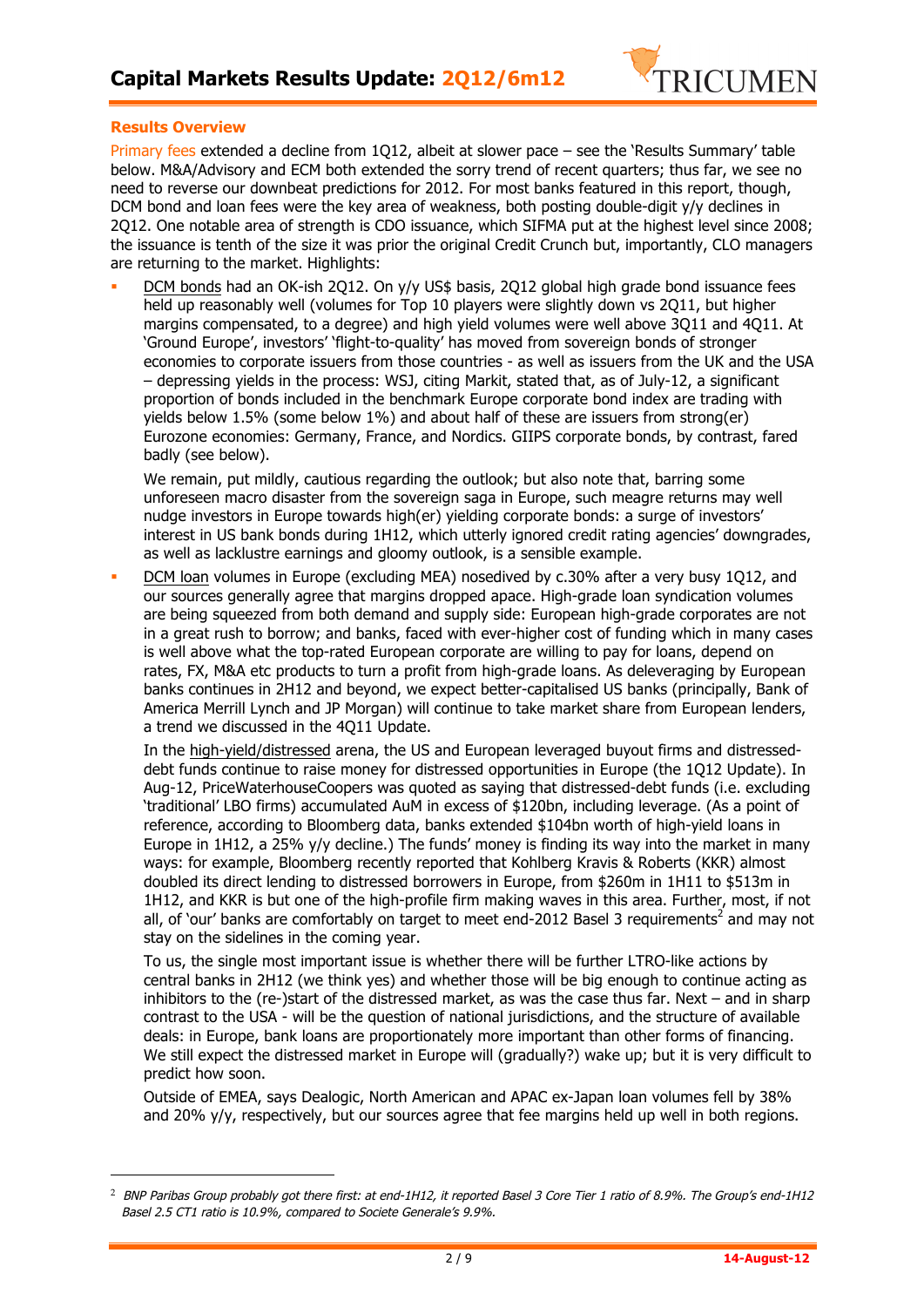

In secondary markets, JPM's CIO prop trading loss from May-12 deserves a special mention. The very same day, Senator Carl Levin, a co-author of the 'Volcker Rule', said this was a 'stark reminder' about the dangers of prop. We are not quite sure what 'reminder' Senator Levin was referring to: as we pointed out in our May-12 'The Basel Committee trading book proposals' report, proprietary trading losses accounted for less than 4% of all losses incurred during the Credit Crunch. The full Volcker Rule would not have prevented the last crisis, never mind the next one; and JPM CIO loss, while certainly sizeable and embarrassing, in itself does not change the overall picture.

Equity markets highlights:

 $\overline{a}$ 

Cash equity continue to shrink (the 4O11 Update): we estimate the Top 3 revenue generators' featured in this report saw their average cash equity revenue fall to the lowest quarterly level since 4Q10. Regionally, we hear that EMEA units of banks included in this report suffered the steepest decline in revenue - 25% during 2Q12/2Q11 - though the composite figure masks the growth in a relatively low-value MEA. In the USA, 'our' banks' equity commissions held up better, but still registered a double-digit 1H12/1H11 decline.

In APAC, according to World Federation of Exchanges, the value of stock trades dropped by 22% during 1H12/1H11; this was driven not so much by the number of trades (which was actually slightly up vs 1H11), but by a decline in market cap, with steepest overall decline being registered in small(er) trading centres. This rhymes with our intel suggesting that most banks' – their margins under constant pressure, as we discussed in the 4Q11 Update – are concentrating their efforts in regional hubs. Most recently, doubts about China's economic outlook<sup>3</sup> in the face of European sovereign crisis brought into sharp focus the banks' APAC equity units' fledgling profitability, which we commented on throughout 2011. Equities account for a lion's share of banks' regional revenue, so this is, to *understate*, a problem unlikely to go away anytime soon. Among 'our' banks, Deutsche Bank, Goldman Sachs, and UBS are all reportedly reducing staff across their regional equity divisions, including ECM; we do not expect a sudden reversal in (the perception of) the regional macro outlook, and so expect to hear of further job cuts in 2H12, independent of (however unlikely) stabilisation in revenue.

- In the 4Q11 Update, we anticipated a tough 1H12 for prime brokers. This prediction proved only partially correct. We correctly identified broad trends: leading providers indeed continue to benefit '…from hedge funds generally abandoning the multiple broker model', and macro and special situation funds enlarged their share of the 1H12 institutional wallet (in May-12, macro funds posted their best monthly result since Apr-11). We underestimated, however, the extent to which North America and APAC earnings would offset the expected weakness in Europe, which was hit hard by the general unpopularity of equity strategies; at the global level, in US\$ terms, we estimate the average revenue for the 11 banks featured in this report was flat-ish 1H12/1H11. That said, we note a considerable slowdown in 2Q12/1Q12 revenue compared to the 1Q12/4Q11; and looking ahead, we expect that a combination of low interest rates, banks' pressured balance sheets, and hedge funds' reduced activity will result in a slowdown in prime services revenue, especially in Europe; leaders, though, may benefit from smaller players pulling out.
- The sale of structured CDs in the USA shows no signs of a slowdown, and our recent research points to further acceleration during  $2H12$ . Estimates<sup>4</sup> of the market size vary. NYC-based Structured Products Association estimates \$60bn worth of structured products was sold in the USA in FY11, up 20% y/y and nearly 2x above FY09. In late 2011, a senior market participant estimated that annual sales of structured CDs alone may reach \$25bn in the near term; another commentator estimated annualised FY12 volume at \$30bn, which we find somewhat optimistic. Either way, non-participants mostly agree that the risk/profit from these instruments is skewed in favour of issuers, rather than investors; we would not argue with that view…

… but would not expect a slowdown in sales anytime soon, either – quite the contrary. Partly, our view is due to Financial Industry Regulatory Authority's (FINRA) Apr-12 decision not to ban retail

Those doubts are not universally shared . In Aug-12, Bloomberg reported that Chinese regulators granted, in the first seven months of 2012, almost \$7bn of quotas for purchases of mainland securities, the highest figure to date. While local investors are reportedly staying on the sidelines, regional fund managers are investing at a record pace.

<sup>4</sup> Structured (market- / equity-linked) CDs guarantee a repayment of the principal at maturity; so long as risks are fully disclosed to investors, the USA regulators treat these instruments as bank deposits, rather than securities and allow these to be backed by the Federal Deposit Insurance Corp (FDIC), up to \$250k. Being bank deposits, structured CDs are not registered with the SEC, so the market size is estimated by specialist firms and market participants.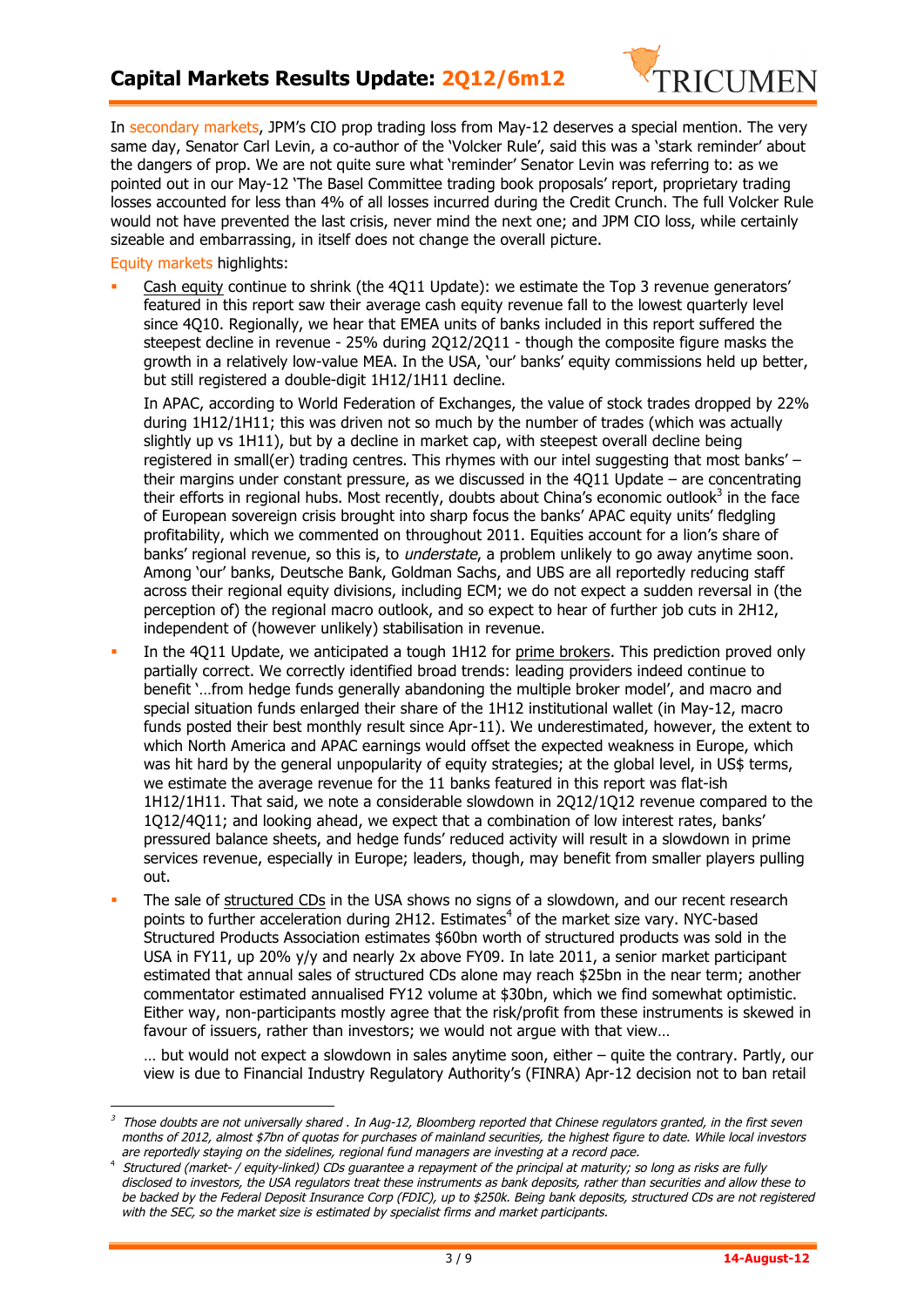

structured products even if they seem too complex for the retail market, despite its handing out fines to several issuers in May-12 (the 1Q12 Update) and several of the US States reportedly conducting their own review of these products as of mid-2012. A greater factor, though, is the investors' (including the 'traditional' CD retail buyers who have seen their returns dwindle in recent years) hunger for yield, and structured CDs do advertise juicy returns: 4-7% annual return in the first year is common, with more extreme instruments offering up to 20%+ annual return (albeit with 0.5% return in the worst-case scenario). Banks have so far had little difficulty in keeping their fees at 6%+, including hedging and distribution fee; in the surging market, price competition seems an unlikely prospect in the near term.

Fixed income markets revenue in 2012 was noticeably down relative to 2011. Rates and FX put in a reasonable performance in 2Q12, with some of 'our' banks doing particularly well in money markets. Overall, credit trading revenue nosedived; not surprisingly (the 1Q12 Update), we hear the hardest hit were the European units, impacted the absence of LTRO' 'sugar rush'; GIIPS' high-grade corporate bonds were also hit in May and June-12. That said, we also note pockets of relatively strong revenue generation: some banks saw an uptick in distressed and loan trading as a drop in average loan prices bounced back in June-12. Over in the USA, the US Treasury, US bonds and muni markets were all resilient. Our Jan-12 prediction that muni revenue will hold up has thus far proved correct though we are now reviewing that opinion in light of the latest market developments. Highlights:

In mortgages, in mid-June-12, The Fed's disposals from crisis-era Maidel Lane (ML) vehicles repaid all \$73bn of loans that The Fed made during the Credit Crunch. Of this, ML III – the latest portfolio<sup>5</sup>, dating from Nov/Dec-08 and comprising CDOs from AIGFP' counterparties - accounts for \$24bn. A month later, ML III also repaid AIG's \$5bn equity contribution plus interest, and paid residual profits to The Fed. There will be more: as of July-12, ML III still had \$19bn of securities available for sale and The Fed will receive 2/3 of residual profits generated by these sales (which are not subject to a fixed timeframe, only to The Fed's thus far very fine read of the market).

To date, investors – including most of 'our' banks – bid with enthusiasm for Maiden Lane (and similar) assets, and the consensus has it that ML III will have little difficulty disposing of the remainder of its portfolio. After a difficult 2011, investors' current view is that the worst is over for the housing market<sup>6</sup>; with non-agency RMBS securities - backed by subprime, prime, or Alt-A mortgages - reportedly yielding 5-9% (and that is down from 1Q12), weekly trading volumes reached \$11-15bn in July-12, according to Deutsche Bank, with subprime accounting for up to 1/3 of the volume. It is early days yet, but – barring a renewed recession and/or a resultant jump in delinquency rates - this rally may have legs: learned market participants point out that some hedge funds are locking in the gains. We, on the other hand, give greater weight to reports that 'long-money' from pension funds and insurers are investing eagerly and anticipate banks' seasonally-adjusted revenue in 2H12 will therefore be considerably better than 2H11. Nonagency RMBS trading is also likely to be supported by further increases in agency MBS trading levels as investors see opportunities from the rising USA housing market.

The outlook for the CMBS market may be even more difficult to call. On one hand, the market is not exactly in rude health: the delinquency rates in the US commercial real estate loans in CMBS have been rising through most of 1H12 to reach 9-10% by the end of July-12, according to specialised commentators – and this is happening in the era of record-low interest rates that are unlikely to go up in the foreseeable future. Perhaps more tellingly, special servicers, led by investment funds-owned LNR Partners, CW Capital and C-III, liquidated \$6.5bn of CMBS loans during 1H12; of that, \$2.4bn generated little or no loss, but the remainder did, nearly \$2bn, equivalent to c.50% of loans' balance.

 $\overline{a}$ 

<sup>5</sup> Maiden Lane II LLC (comprising AIG's assets with \$39bn par value as of Oct-08, purchased with the loan from The Fed for \$19.5bn) was the first to complete the sale of the portfolio, in Feb-12; the net proceeds, plus the related cashflow, exceeded the value of the original \$19.5bn loan by \$2.8bn, including \$580m interest. Maiden Lane I LLC, formed in Mar-08 to facilitate JP Morgan's takeover of Bear Stearns, borrowed \$29bn - not including the \$1.2bn subordinated loan from JP Morgan - to purchase a portfolio of RMBS, CMBS and related derivative securities from Bear Stearns. In mid-June-12, this vehicle fully repaid all the loans made by The Fed.

<sup>6</sup> S&P/Case-Shiller Composite-20 City Home Price Index is a benchmark index of y/y changes in residential home prices in 20 metropolitan markets in the USA. At end-May-12, this index stood at -0.7%, showing by far the slowest price index decline over the previous year's period (seasonally-adjusted, the index probably rose). For comparison, this index was showing 3-4% monthly y/y declines during 4Q11 and 1Q12, falling to 2.5% and 1.8% by end-Mar-12 and end-Apr-12, respectively.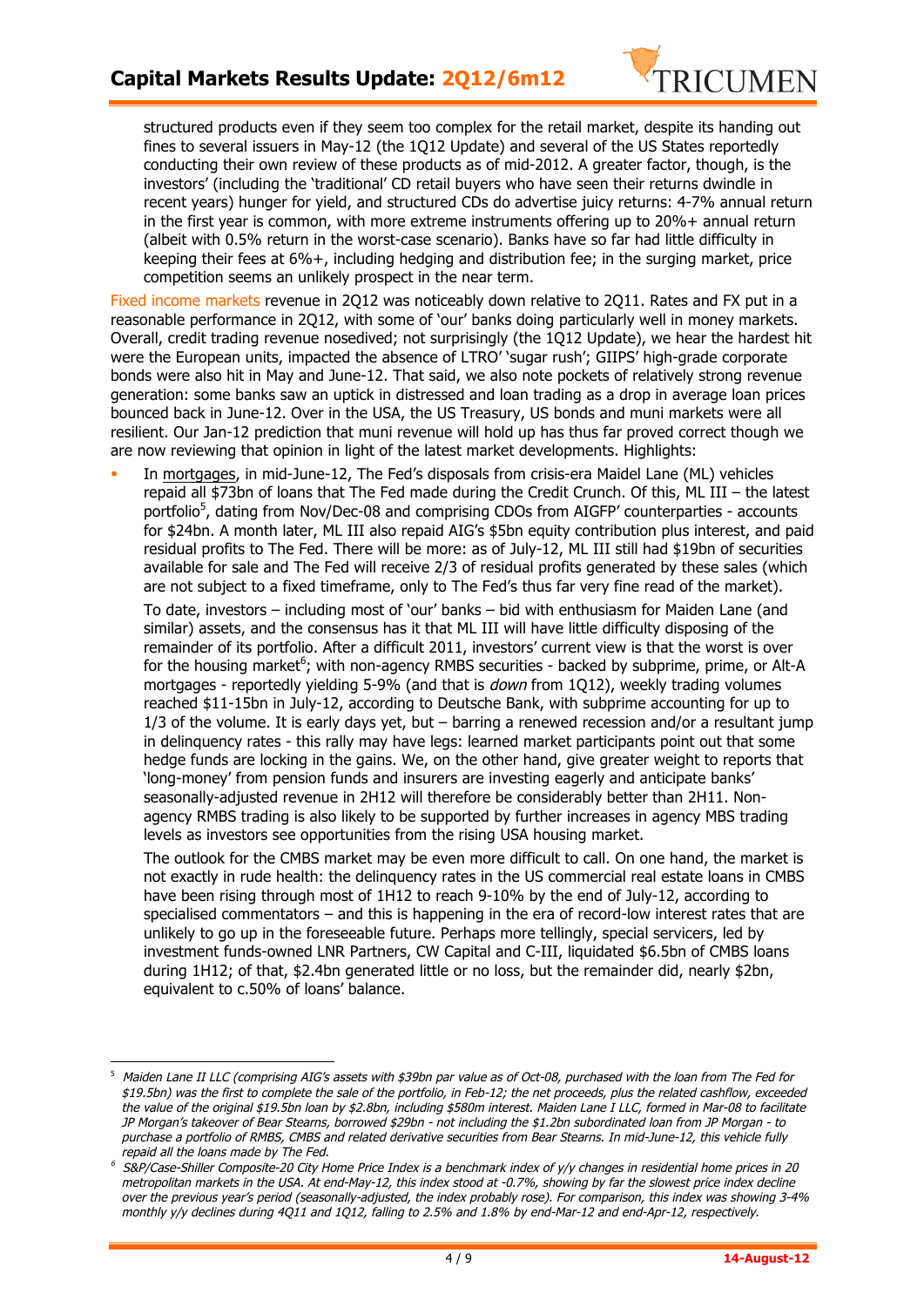

A growing number of investment funds like these odds<sup>7</sup>: Angelo Gordon & Co., Brevan Howard, LibreMax (co-founded by 'I'm short Your House' Gregg Lippmann, formerly of Deutsche Bank) and many others are increasing their allocations to CMBS and/or raising new money. Banks are not idling, either: in May-12, Barclays Capital and Morgan Stanley won an auction of \$1.5bn CDO 'Wave' – CMBS 1.0, 2007 vintage – offered by UBS; we understand both banks quickly found ready buyers for these securities and/or the underlying property bonds. On balance, we expect 'our' banks will grow CMBS trading and underwriting revenue in 2H12 versus 2H11; but we also doubt such growth will be in a straight line, or indeed evenly spread across the peer group.

In June-12, we reported on the resilience and the superior cost efficiency of electronic trading in EMEA Equities. Believing that, once released, technology will not be rolled back<sup>8</sup>, we and our partner firms have also been monitoring 'e-developments' in various fixed income markets. FX trading, of course, is easily ahead: depending on definitions, market commentators estimate that 40-60%+ of global FX volume trades electronically<sup>9</sup> via specialised electronic brokers, singledealer and multi-dealer platforms (SDP and MDP, respectively).

Adding to the high-level comments we made in the 1Q12 Update, our current interest is in the relatively small, but lucrative, FX options market.<sup>10</sup> Largely due to the complexity involved in pricing of these products, SDPs dominate this space; and electronic trading, while a growth market, remains a fraction of voice-dealing volume in both Europe/London and the USA, and focused on major developed and some emerging markets currency pairs. The incoming regulation may well cause a fundamental shift in the market. The Dodd-Frank Act, which *currently* covers FX options, swaptions and non-deliverable forwards (though not narrowly-defined FX swaps) looks likely to shift FX options to central clearing. The lack of clarity around the timing of the full introduction of new rules, however, is a key issue for market participants: European and the USA regulators are not exactly in agreement on all aspects of FX options trading and are likely to deal with credit and rates clearing first; rather importantly for the very global FX trading, APAC is an uncharted territory.

Timing aside, we expect to see these key trends over the next couple of years:

- **EX** High-volume users of FX options funds, mid-size banks, corporates will continue to favour their chosen SDPs until the regulatory switch to central clearing becomes a certainty.
- **Electronic trading will continue to gain in importance as SDPs accelerate the development of** new and increasingly complex 'e-products'. We expect this shift will be gradual, but also note a surge in automated trading in other fixed income markets. Granted, bond trading (which our research suggests is the next big 'e-arena', including anonymised trading in high-yield and converts) is hardly the same as trading FX options; but it does suggest e-solutions are being found in markets that were, until recent years, considered too illiquid (or, some would point out, too profitable) for scalable e-trading. E-trading is generally most advanced in Europe, but APAC and the USA banks are catching up fast, the latter with Basel 3-type enthusiasm $^{11}$ .
- ú A 'mass-market' high-frequency trading is several years away. Some SDPs (Credit Suisse is often mentioned as one of the prime examples here) will, however, trade directly with clients they know well.

According to our research, the leaders among banks included in this report, in alphabetical order, are Barclays Capital, Deutsche Bank, Goldman Sachs, and JP Morgan.

 $\overline{a}$ 

<sup>7</sup> From Jan-13, there will be a shiny new index to aid hedging, courtesy of Markit. Unlike the existing CMBS indices, which are linked to legacy/pre-Credit Crunch issues, the new CMBSX.6 will be based on newer issues (including the 20-odd new issues since mid-2011), broadly known as 'CMBS 2.0'

<sup>8 …</sup>though it might be slowed down. In the wake of the near-collapse of Knight Capital in Aug-12, regulators are gearing up to increase their oversight of various forms of electronic equity trading. Slowing down the execution time, and/or insisting customers specify price bands for buy/sell orders seem two of the more sensible ideas presently making rounds.

<sup>9</sup> The explosive growth of retail FX in recent years deserves a special note. Retail FX is particularly popular in 'carry pairs' trades (it may account for as much as 10% of global spot volume, excluding interbank trades) and in APAC, though it has grown at an estimated rate of 30%+ over the past 5 years or so, and spreading globally. Pioneers were independent firms, but major banks have been steadily gaining market share to reach an estimated 1/3 of the global volume, compared to aggregators <20%. We have not done a detailed study of the retail FX market, but our sources generally agree that among the 11 banks in this report, the leaders (in alphabetical order) are Barclays, Citi, Deutsche Bank and UBS.<br>In the Company section, we include FX options revenue in FICC Structured.

 $11$  'Cloud' computing is an unknown quantity: to the main FX options users, stung by the added cost of regulation (which some participants put as high as 15%) it could provide cost efficiencies over-and-above the 'regular' e-trading, but the technology, we hear, has yet to develop to the point where it provides comfort to key clients.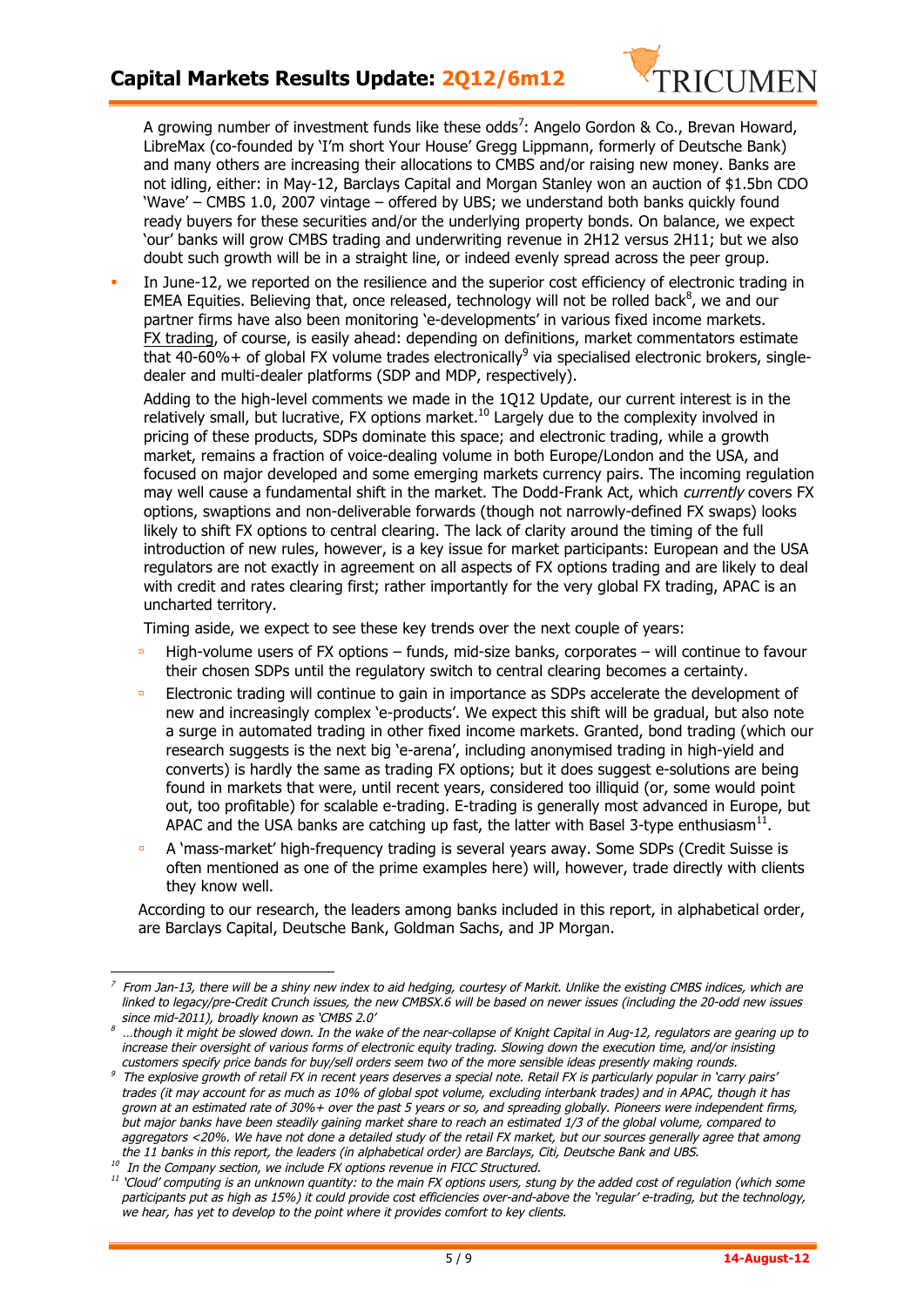

### **Theme: Banning short-sellers – Part II**

 $\overline{a}$ 

On the regulatory front, in late July-12, Italy and Spain banned short-selling (except for market makers); not 'naked' short selling, mind – that is already disallowed – but *any* short-selling operation of shares or derivatives. The Spanish regulator, CNMV, introduced a blanket ban for 3 months, and said this may be extended; Italy's Consob prohibited practice on 29 banking and insurance stocks, for one week. We rather doubt this latest ban will have a more lasting effect than the one from the summer of 2011: financial shares in Spain gained during the time the short-selling ban was in place (Aug-11 – Feb-12), but then almost halved in value since the ban was withdrawn to date.

We reiterate our repeatedly stated view that political interference of this sort – primarily targeting, but missing, hedge funds, for the slump in the GIPPS markets is caused by weak fundamentals, not speculators<sup>12</sup> - may cause a long-term harm to the markets. Bans like this could well drive away longonly funds, which are unlikely to commit to European stocks unless there are signs of regulatory stability; market participants might wonder whether regulators see something that is not public knowledge and flee any assets perceived as risky; a small number of countries introducing bans on their own accord may well distort valuations in other European markets as short sellers try to hedge by shorting the very liquid French or German stockmarkets; and at any rate, large-caps often trade on exchanges outside of their home markets, further muting the effect of short selling bans.

Addressing the last point, European Securities and Markets Authority (ESMA) will, fromNov-12, be granted supposedly wide-ranging powers to coordinate short-selling curbs across countries. It will be interesting (to us observers, anyway) to see whether ESMA's new powers result in the level playing field, or drives equity investors away from European shares more generally.

 $^{12}$  Indeed, in its latest Current Issues, The Fed of New York examined the effect of the 2008 short-selling ban in the USA, and concluded that '...the bans lowered market liquidity and increased trading costs' by \$500m in the US equities options during September 18 and October 8, 2008' (this in addition to another study, published in 2009, which estimated the cost of the 2008 short selling ban in the equity market at \$600m.) The report goes on to say '…our findings suggest that short-selling was not a cause of the market's decline. Indeed, stocks with net short-selling around this time actually had higher returns than others stocks. The full report is here: http://www.newyorkfed.org/research/current\_issues/ci18-5.pdf.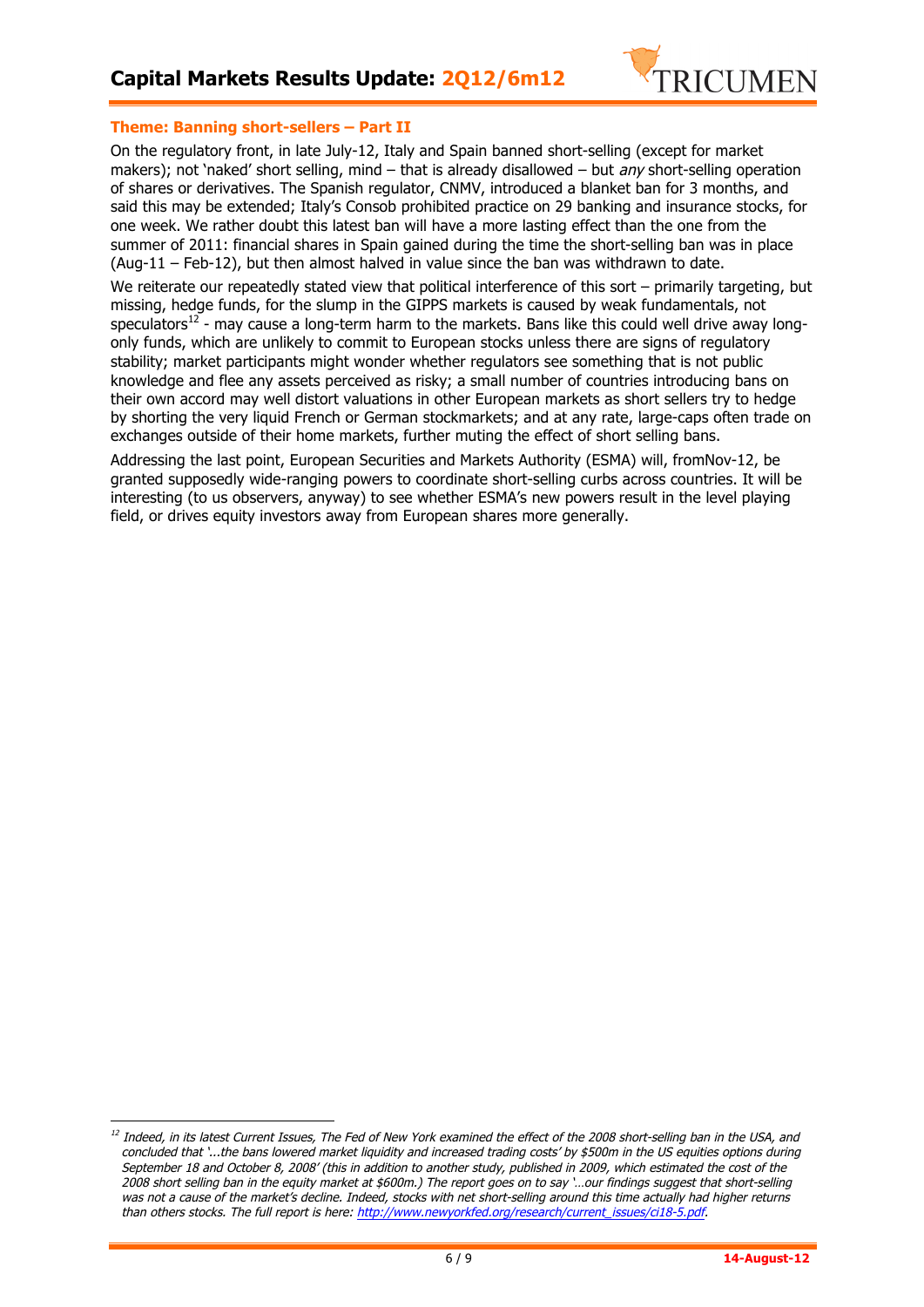

## Results Summary

**Product Revenue: Summary**

#### (Peer Group<sup>1</sup> Top Quartile<sup>2</sup>, TRIC product definitions, post-writedowns, US\$m, Level 1 estimate) **FY09 FY10** 1Q11 2Q11 3Q11 4Q11 FY11 1Q12 2Q12 2Q12/2Q11: Top #1/2/3 % ch.<br>6,985 22,308 6,997 5,285 3,302 3,168 18.261 6,397 4,265 CS / GS / Citi Total: TRIC definition 26,985 22,308 6,997 5,285 3,302 3,168 18,261 6,397 4,265 CS / GS / Citi Primary 3,946 5,058 1,439 1,529 881 898 4,521 1,192 1,107 CS / GS / BARC **Primary 19 1,5946 5,058 1,439 1,529 881 898 4,521 1,192 1,107 CS / GS / BARC DCM 1,417 1,295** 309 265 134 209 969 335 197 GS / DBK / UBS Loan Orig & Synd 239 1,276 370 479 325 268 1,475 296 282 GS / BARC / JPM Securitisation -283 672 204 144 108 111 494 156 190 GS / SG / Citi ECM 1,711 1,389 332 379 157 174 1,073 210 204 UBS / BARC / MS<br>M&A 1,328 1,257 337 458 319 338 1,493 256 302 Citi / BAC/MER / M&A 1,328 1,257 337 458 319 338 1,493 256 302 Citi / BAC/MER / BARC<br>11,502 17,351 5,558 3,609 2,548 2,236 13,851 5,174 3,293 GS / CS / BARC Secondary 21,502 17,351 5,558 3,609 2,548 2,236 13,851 5,174 3,293 GS / CS / BARC FX 2,456 2,713 625 605 685 626 2,542 733 579 CS / BAC/MER / Citi<br>Rates 7,048 4,304 1,267 1,027 795 794 3,609 1,458 1,105 GS / CS / BAC/MER Rates **7,048 4,304** 1,267 1,027 795 794 3,609 1,458 1,105 GS / CS / BAC/MER<br>Credit 6,001 4,414 1,849 1,008 269 239 3,043 1,692 722 BNPP / UBS / DBK BNPP / UBS / DBK **Commodities 1,487 907** 340 166 264 195 933 336 134 BARC / BAC/MER / SG EQ Cash 2,270 1,739 576 493 500 392 1,906 459 329 GS / CS / DBK EQ Derv&Conv't 2,807 2,178 665 571 402 327 1,971 638 411 Citi / JPM / CS Prime services 1,187 973 253 290 305 271 1,087 286 296 BNPP / BARC / UBS<br>Prop Trading 2,278 770 197 168 96 77 438 155 89 JPM / SG / GS Prop Trading 2,278 770 197 168 96 77 438 155 89 JPM / SG / GS Principal Inv 0 477 102 125 0 61 275 39 35 CS / GS / Citi

(1) Peer Group: BAC/MER, BARC, BNPP, Citi, CS, DBK, GS, JPM, MS, SG, UBS. (2) Top Quartile is calculated on a product-byproduct basis, for each period shown. One-off and extraordinary items, fully described in the Company Section, are excluded.

## **Product Revenue: Absolute\* 3-quarter moving average**

(TRIC product definitions, post-writedowns, US\$m, Global Level 1 estimate)



Source: Tricumen.  $^{(1)}$  Bubble size = absolute revenue; empty bubbles = negative revenue; missing bubbles = no revenue. Oneoff and extraordinary items, as described in the Company Section, are excluded.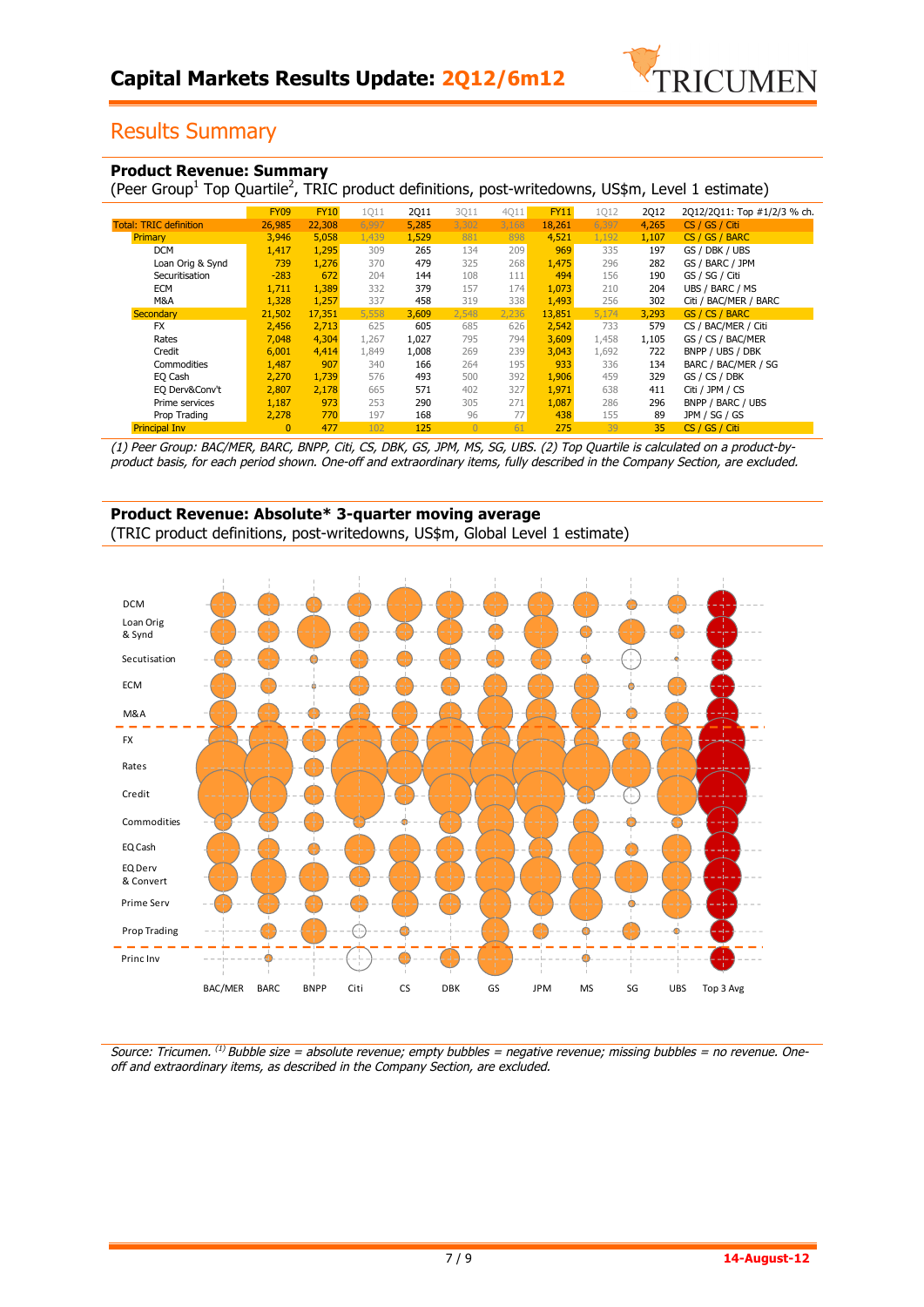

| 2012/2011 (TRIC product definitions, post-writedowns, % change, Global Level 1 estimate) |                         |               |                         |               |                          |                         |                         |                         |                         |                          |                               |                |            |
|------------------------------------------------------------------------------------------|-------------------------|---------------|-------------------------|---------------|--------------------------|-------------------------|-------------------------|-------------------------|-------------------------|--------------------------|-------------------------------|----------------|------------|
|                                                                                          | <b>BAC/MER</b>          | <b>BARC</b>   | <b>BNPP</b>             | Citi          | $\mathsf{CS}\phantom{0}$ | <b>DBK</b>              | GS                      | <b>JPM</b>              | <b>MS</b>               | SG                       | <b>UBS</b>                    | <b>Top 25%</b> | Bottom 25% |
| Total capital markets                                                                    | $\Rightarrow$           | $\Rightarrow$ | $\bigoplus$             | ⇑             | ⇑                        | ⊕                       | ⇑                       | ⇩                       | ⇩                       | $\overline{\mathbb{L}}$  | $\Rightarrow$                 | $-12%$         | $-32%$     |
| Primary                                                                                  | ⇩                       | 企             | ⊕                       | $\Rightarrow$ | $\hat{\mathbf{r}}$       | ⇩                       | $\bigoplus$             | $\Rightarrow$           | ⇩                       | ⇩                        | $\Rightarrow$                 | $-16%$         | $-40%$     |
| <b>DCM</b>                                                                               | ⊕                       | $\Rightarrow$ | ⇩                       | $\Rightarrow$ | $\Rightarrow$            | 企                       | ⇑                       | ⇩                       | J                       | $\overline{\mathbb{L}}$  | ⇑                             | 2%             | $-35%$     |
| Loan Orig & Synd                                                                         | $\overline{\mathbb{L}}$ | ⇑             | $\Rightarrow$           | ⊕             | $\Rightarrow$            | ⊕                       | 企                       | 企                       | ⇩                       | $\overline{\phantom{a}}$ | $\Rightarrow$                 | $-26%$         | $-45%$     |
| Securitisation                                                                           | ⇩                       | ⊕             | $\overline{\mathbb{U}}$ | ⇑             | N/M                      | $\overline{\mathbb{L}}$ | ⇑                       | $\Rightarrow$           | $\Rightarrow$           | ⇑                        | $\overline{\mathbf{r}}$       | 35%            | $-45%$     |
| <b>ECM</b>                                                                               | ⇩                       | ⇑             | ⊕                       | $\Rightarrow$ | ⊕                        | ⊕                       | $\Rightarrow$           | $\overline{\mathbb{U}}$ | 企                       | ⇧                        | ⇑                             | $-33%$         | $-64%$     |
| M&A                                                                                      | ⇑                       | ⇑             | $\bigcup$               | ⇑             | $\Rightarrow$            | $\Rightarrow$           | $\Rightarrow$           | ⇩                       | ⇩                       | ⊕                        | $\frac{\partial}{\partial x}$ | $-19%$         | $-51%$     |
| Secondary                                                                                |                         | $\bigcirc$    | ⇩                       |               | ⇑                        | $\Rightarrow$           | ⇧                       | J                       | ⇩                       | ┺                        | $\overline{\mathbf{r}}$       | $-10%$         | $-27%$     |
| <b>FX</b>                                                                                | ⇑                       | $\Rightarrow$ | ⊕                       | 个             | ⇑                        | $\sqrt{2}$              | $\overline{\mathbf{L}}$ | $\Rightarrow$           | $\sqrt{\frac{1}{2}}$    | $\overline{\mathbb{L}}$  | $\Rightarrow$                 | 7%             | $-10%$     |
| Rates                                                                                    | 企                       | $\Rightarrow$ | ⇩                       | ⇨             | ⇑                        | ⊕                       | ⇑                       | ⇩                       | $\overline{\mathbb{L}}$ | $\overline{\phantom{a}}$ | $\Rightarrow$                 | 18%            | $-15%$     |
| Credit                                                                                   | ⇩                       | $\Rightarrow$ | 企                       | ⊕             | N/M                      | $\Rightarrow$           | $\overline{\mathbb{L}}$ | $\overline{\mathbf{L}}$ | N/M                     | N/M                      | ⇑                             | $-14%$         | $-35%$     |
| Commodities                                                                              | 企                       | 企             | $\Rightarrow$           | ┺             | $\sqrt{2}$               | $\overline{\mathbb{L}}$ | ⊕                       | $\Rightarrow$           | ⇩                       | $\Rightarrow$            | $\overline{\mathbf{r}}$       | $-5%$          | $-19%$     |
| EQ Cash                                                                                  | $\Rightarrow$           | ⇩             | $\Rightarrow$           | ⇨             | ⇑                        | 1ì                      | 企                       | ⇩                       | ⇩                       | $\Rightarrow$            | ┺                             | $-15%$         | $-31%$     |
| EQ Derv & Converts                                                                       | $\Rightarrow$           | $\Rightarrow$ | ⊕                       | 个             | ⇧                        | ⊕                       | ⊕                       | ⇑                       | ⇩                       | ⊕                        | $\Rightarrow$                 | $-16%$         | $-47%$     |
| Prime services                                                                           | ⇩                       | 企             | ⇑                       | ┺             | $\overline{\mathbb{L}}$  | $\Rightarrow$           | $\Rightarrow$           | ⇩                       | ⇩                       | $\Rightarrow$            | $\bigoplus$                   | 6%             | $-5%$      |
| Prop Trading                                                                             | N/M                     | ⇩             | ⊕                       | N/M           | $\Rightarrow$            | N/M                     | $\Rightarrow$           | 一                       | N/M                     | N/M                      | N/M                           | $-12%$         | $-51%$     |
| Principal Inv                                                                            | N/M                     | N/M           | N/M                     | ٣,            |                          |                         |                         | N/M                     | ⇩                       | N/M                      | N/M                           | $-25%$         | $-69%$     |

### **Product Revenue: Momentum\***

### 6m12/6m11 (TRIC product definitions, post-writedowns, % change, Global Level 1 estimate)

|                       | BAC/MER                 | <b>BARC</b>    | <b>BNPP</b>             | Citi          | <b>CS</b>               | <b>DBK</b>               | GS                       | <b>JPM</b>              | <b>MS</b>                     | SG                            | <b>UBS</b>              | Top 25% | Bottom 25% |  |
|-----------------------|-------------------------|----------------|-------------------------|---------------|-------------------------|--------------------------|--------------------------|-------------------------|-------------------------------|-------------------------------|-------------------------|---------|------------|--|
| Total capital markets | $\Rightarrow$           | ⇑              | ┺                       | ⇧             | 仆                       | $\overline{\mathbb{L}}$  | $\Rightarrow$            | ┺                       | $\overline{\mathbf{r}}$       | ┺                             | $\Rightarrow$           | $-9%$   | $-19%$     |  |
| Primary               | $\overline{\mathbb{L}}$ | $\hat{v}$      | ⇩                       | $\bigoplus$   | $\Rightarrow$           | $\Rightarrow$            | $\bigcap$                | ⇩                       | $\overline{\phantom{a}}$      | $\overline{\mathbf{r}}$       | $\Rightarrow$           | $-15%$  | $-29%$     |  |
| <b>DCM</b>            | ₩                       | ⇑              | $\overline{\mathbf{L}}$ | $\Rightarrow$ | $\Rightarrow$           | ⇑                        | $\Rightarrow$            | ⊕                       | J                             | ₩                             | 42                      | 6%      | $-18%$     |  |
| Loan Orig & Synd      | $\Rightarrow$           | ⇑              | ⊕                       | $\Rightarrow$ | ⊕                       | 企                        | ⇑                        | $\Rightarrow$           | ⊕                             | ┺                             | ⇩                       | $-21%$  | $-38%$     |  |
| Securitisation        | ⊕                       | $\Rightarrow$  | $\overline{\mathbb{L}}$ | ⇑             | $\Rightarrow$           | $\overline{\mathbf{r}}$  | ⇑                        | ⇩                       | $\textcolor{red}{\textbf{1}}$ | $\textcolor{red}{\textbf{1}}$ | ⊕                       | 34%     | $-37%$     |  |
| <b>ECM</b>            | ⊕                       | ⇑              | ⊕                       | $\Rightarrow$ | ⇩                       | ⇩                        | J                        | $\Rightarrow$           | $\Rightarrow$                 | 企                             | 企                       | $-29%$  | $-47%$     |  |
| M&A                   | $\Rightarrow$           | $\Rightarrow$  | ⊕                       | 企             | ⇑                       | $\Rightarrow$            | ⇑                        | $\overline{\mathbf{L}}$ | J                             |                               | ⇩                       | $-18%$  | $-41%$     |  |
| Secondary             | $\Rightarrow$           | ⇑              | ⇩                       | 企             | <b>A</b>                | ⊕                        | $\Rightarrow$            | $\Rightarrow$           | $\overline{\mathbb{L}}$       | $\overline{\mathbb{L}}$       | ⊕                       | $-4%$   | $-15%$     |  |
| <b>FX</b>             | =>                      | $\Rightarrow$  | ⇑                       | ⇧             | ∕⊩                      | ┺                        | $\overline{\mathbf{r}}$  | $\Rightarrow$           | $\overline{\mathbf{r}}$       | ┺                             | ⊕                       | 12%     | $-10%$     |  |
| Rates                 | ▜▛                      | 仆              | ┺                       | $\Rightarrow$ | ⇑                       | $\overline{\mathbf{r}}$  | $\Rightarrow$            | $\overline{\mathbb{L}}$ | $\overline{\mathbf{r}}$       | $\Rightarrow$                 | $\sqrt{2}$              | 25%     | $-2%$      |  |
| Credit                | 仆                       | ⊕              | 仆                       | 企             | $\overline{\mathbb{L}}$ | $\Rightarrow$            | $\overline{\phantom{a}}$ | $\Rightarrow$           | $\overline{\mathbf{r}}$       | ┺                             | $\Rightarrow$           | $-16%$  | $-29%$     |  |
| Commodities           | $\Rightarrow$           | ⊕              | $\Rightarrow$           | ⇑             | $\overline{\mathbf{r}}$ | $\overline{\mathbf{r}}$  | ⊕                        | ┺                       | $\Rightarrow$                 | 企                             | $\Rightarrow$           | 5%      | $-8%$      |  |
| EQ Cash               | ⊕                       | ⊕              | $\Rightarrow$           | $\Rightarrow$ | ⇑                       | $\overline{\phantom{a}}$ | 仐                        |                         | 企                             | $\Rightarrow$                 | ⇩                       | $-19%$  | $-25%$     |  |
| EQ Derv&Conv't        | $\Rightarrow$           | ⇑              | ⊕                       | 企             | $\Rightarrow$           | $\overline{\mathbb{L}}$  | 企                        | $\Rightarrow$           | $\overline{\mathbf{r}}$       | $\overline{\mathbb{L}}$       | $\overline{\mathbb{L}}$ | $-7%$   | $-28%$     |  |
| Prime services        | ┺                       | <mark>⊹</mark> | ⇑                       | $\sqrt{2}$    | $\overline{\mathbf{r}}$ | ┺                        | $\Rightarrow$            | ┺                       | $\Rightarrow$                 | $\Rightarrow$                 | 合                       | 11%     | $-6%$      |  |
| Prop Trading          | ⇑                       |                | ⇩                       | N/M           | $\Rightarrow$           | N/M                      | ⇩                        | $\bigcap$               | ┸                             | $\bigoplus$                   | N/M                     | $-22%$  | $-55%$     |  |
| Principal Inv         | N/M                     | ⋘              | 合                       | $\Rightarrow$ | 42                      | J                        | J                        | N/M                     | 合                             |                               | N/M                     | $-25%$  | $-58%$     |  |

Source: Tricumen analysis. \* Arrows show FY11/FY10 % change in revenue vs peers. Up-/down-arrows: top-/bottom-quartile. One-off and extraordinary items, as described in the Company Section, are excluded.